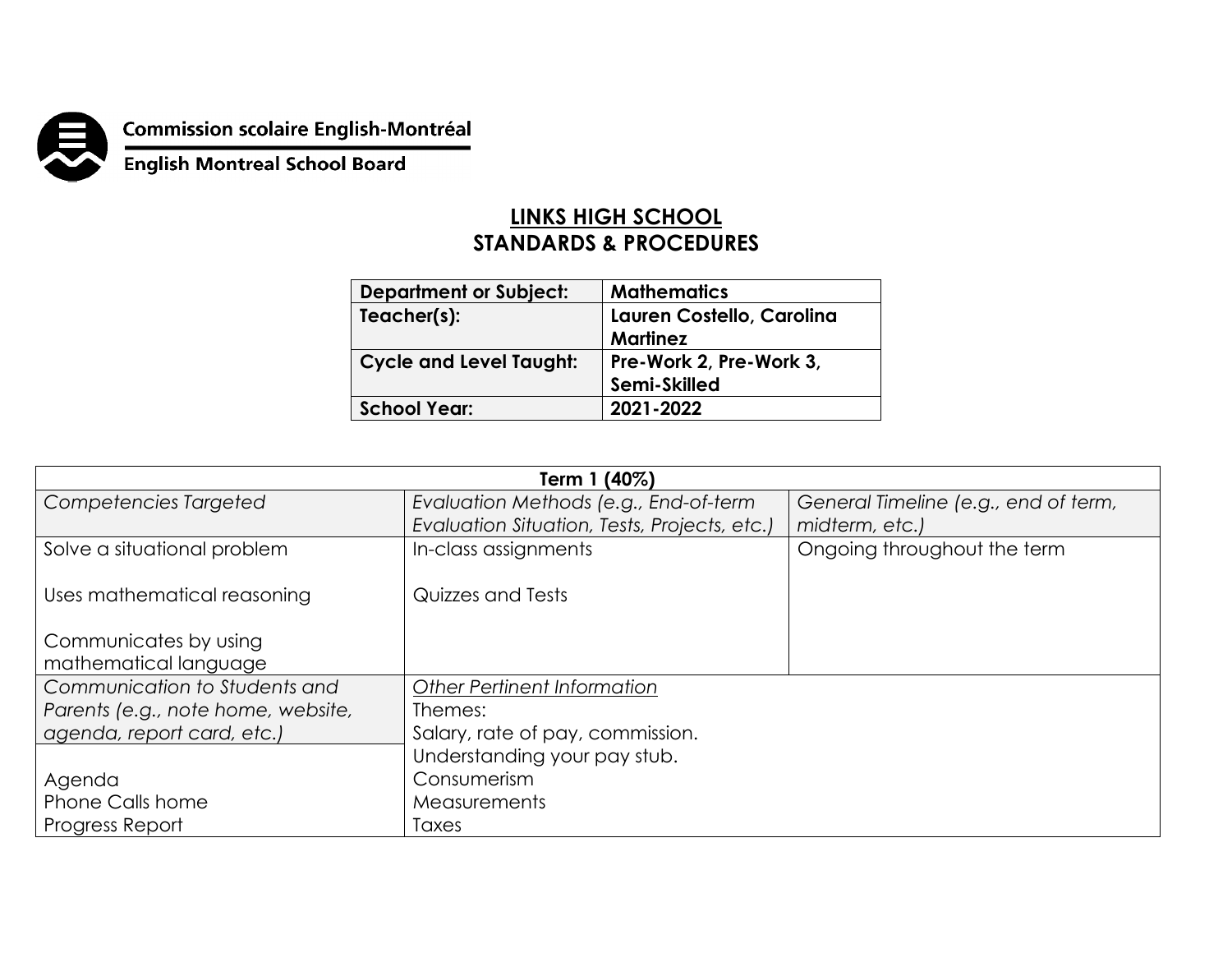| Financial Planning<br>Statistics and probability. |
|---------------------------------------------------|
|                                                   |
|                                                   |